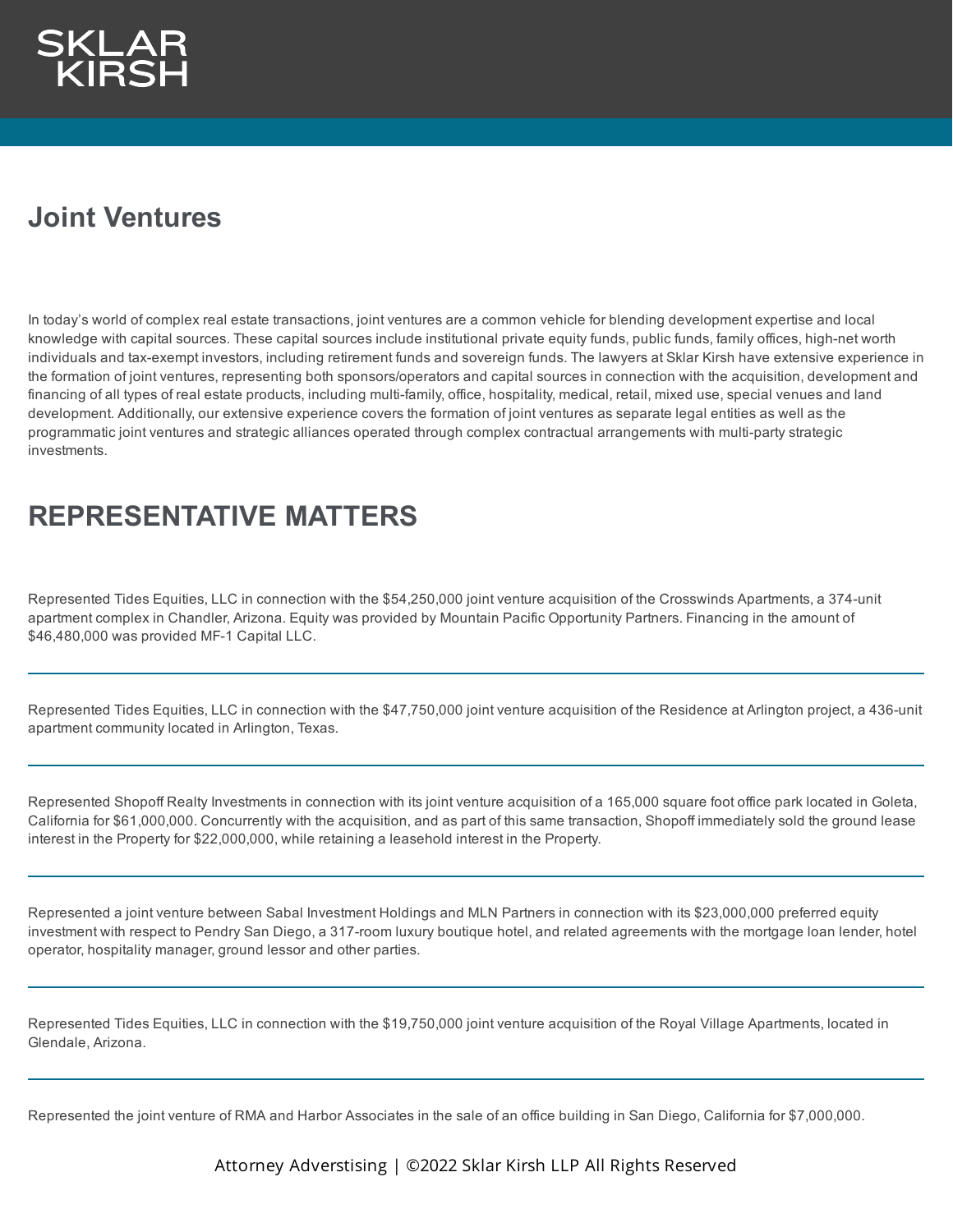

Represented Riverview Drive LLC, a newly formed joint venture between longtime client, Abady Holdings Corporation, and Commerce Home Mortgage, LLC, in the \$6,600,000 acquisition of an office property in Anaheim, California.

Represented Shopoff Realty as the tenant in a 99-year ground lease, joint venturing with Contour, for 7+ acres along the 5 Freeway, valued at \$100,000,000. The landlord is a joint venture comprised of Interstate 5 Firestone, LLC and Freeway Firestone, LLC.

Represented Tides Equities, LLC in connection with the \$71,500,000 sale of the Tides at South Tempe Apartments, a 442-unit apartment complex in Tempe, Arizona. The project was acquired by Tides in August of 2018 through a joint venture for \$55,500,000.

Represented 235 Camelback LLC, an affiliate of Vista Investment Group, in their acquisition of a large multi-family project known as the Northridge Apartments located in Pleasant Hill, California for a total purchase price \$91,000,000. In order to acquire the property we assisted our client in forming a joint venture with Tokyu Land US Corporation and obtaining a loan in the amount of \$62,817,600.00.

Acted as co-counsel to TruAmerica Multifamily, LLC, along with Akerman LLP in connection with the \$54,100,000 joint venture acquisition of the Mission Springs Apartments, a 306-unit multi-family apartment project located in Tempe, Arizona.

Represented Sunrise Multifamily, LLC in connection with the \$5,300,000 joint venture acquisition of the Canyon North Apartments, a 50-unit apartment community in Phoenix, Arizona.

Represented Sunrise Multifamily, LLC in connection with the \$4,000,000 joint venture acquisition of the North on 24th Apartments, a 68-unit apartment community in Phoenix, Arizona.

Represented NextGen Apartments, LLC in a large portfolio transaction consisting of 15 multi-family residential properties located in Redondo Beach and the surrounding South Bay area for a total purchase price of \$92,550,000. The portfolio was acquired by our client as a joint venture with Goldman Sachs. In addition to representing our client in the formation and negotiation of the joint venture, we also assisted them in forming a syndication entity to serve as the general partner of the joint venture and provided our client's GP equity. Represented our client in connection with a \$70,500,000 acquisition loan obtained by the joint venture, indirectly through the multiple property level entities, in order to finance the acquisition of all 15 properties.

Represented The Jacobson Company in its joint venture acquisition of Alley24, a 172-unit multi-family apartment building in Seattle, Washington. The \$72,000,000 acquisition was the back-end of a 1031 exchange and was also funded in the amount of \$52,500,000.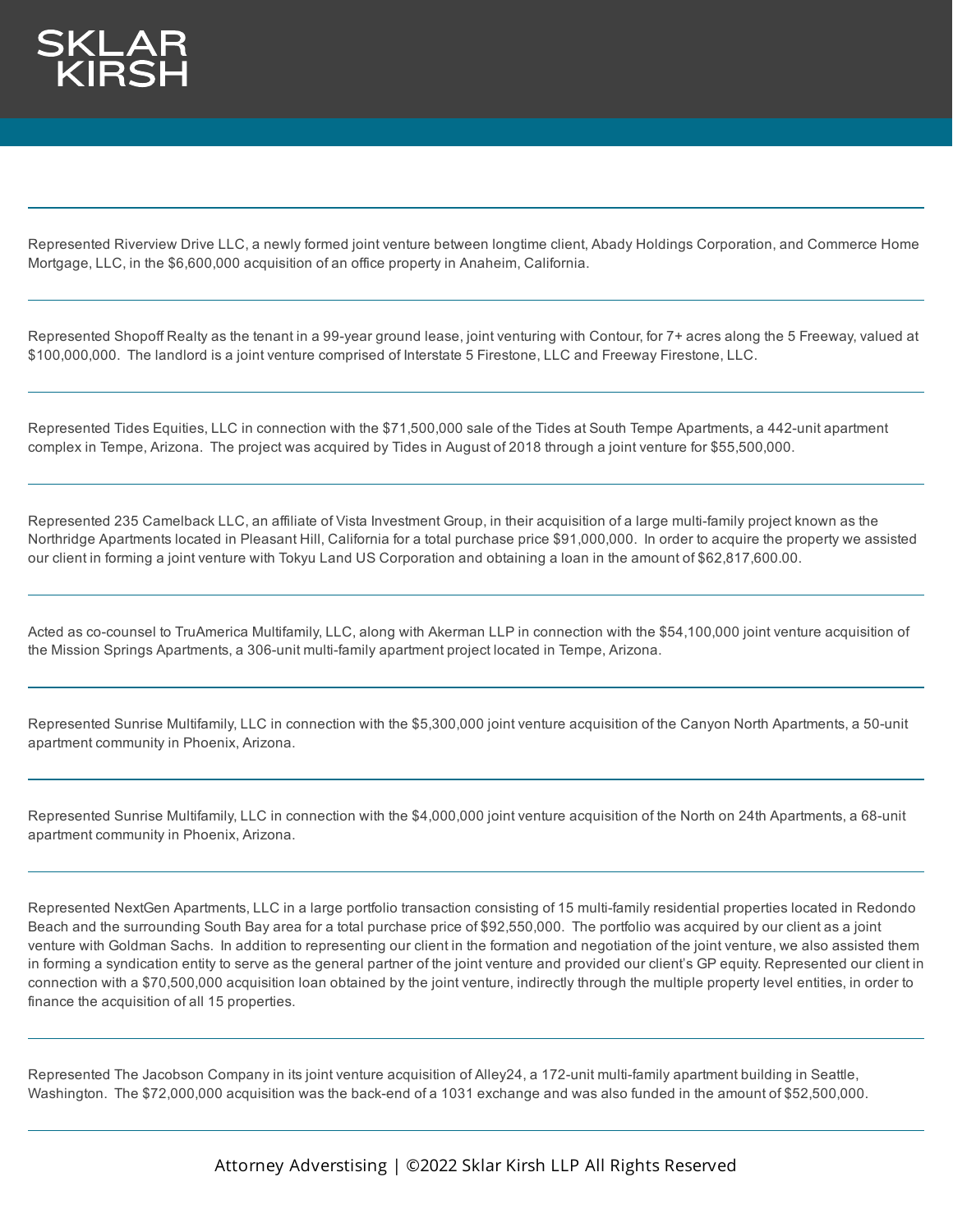

Represented Tides Equities, LLC in connection with the \$21,000,000 joint venture acquisition of the Revival on Thomas Apartments, a 155 unit apartment complex in Phoenix, Arizona.

Acted as co-counsel to TruAmerica Multifamily, LLC, along with Akerman LLP in connection with the \$33,700,000 joint venture acquisition of the Bayou Point Apartments, a 212-unit multi-family apartment project located in Pinellas Park, Florida. The Buyer assumed an existing \$22,388,000 loan.

Represented Las Lomas Owner, LLC, an affiliate of Kazi Property Group, in its acquisition of a multi-family property located in the Dallas, Texas known as Las Lomas Apartments for a total purchase price of \$18,150,000. In order to fund the acquisition, we assisted our client in forming two separate joint ventures. One joint venture was AMC Investments and the other joint venture was with Humilis, LLC. We also assisted our client in assuming the existing loan on the property in the amount of \$12,840,517, as well as obtaining a new supplemental loan in the amount of \$525,000.

Represented PAPTH Owner, LLC, an affiliate of Kazi Property Group, in its acquisition of a multi-family property located in the Buckhead neighborhood of Atlanta, Georgia, known as Peachtree Hills Apartments, for a total purchase price of \$16,138,000. In order to fund the acquisition, we assisted our client in forming a joint venture with an equity partner known as Eightfold Capital and also helped our client obtain an acquisition loan in an amount equal to \$15,300,000.

Represented RevOz Capital in their formation of a joint venture known as San Bernardino Medical Center, LLC. We assisted our client in forming a Qualified Opportunity Fund to invest in the new joint venture, a Qualified Opportunity Zone Business, in order to acquire real property located in San Bernardino, California in a Qualified Opportunity Zone, which the joint venture will develop into a brand new medical office building. The joint venture is managed by SB Medical Partner, LLC.

Represented 14305 SW Sexton Mountain ARE, LLC, an affiliate of Arrowroot Real Estate, in its acquisition of a multi-family project know as Terra Murrayhill Apartments located in Beaverton, Oregon. In order to finance this transaction, we assisted our client in obtaining a loan in an amount equal to \$24,560,000. We also assisted our client in forming a joint venture with Thrive FP, a real estate investment firm based out of Austin, Texas, and we helped our client form a syndication to fund their portion of the equity.

Represented CityView's affiliate entity, CV Wilshire Hobart, LLC, in connection with the sale of its interest in a joint venture entity which owned and operated "The Pearl on Wilshire," a 346-unit multi-family property located in the Mid-Wilshire/Korea Town area of Los Angeles, California. The purchase price for the CityView's interest was approximately \$52,300,000.

Represented Glencrest Waterscape, LLC, an affiliate of Glencrest Realty Capital, in connection with its acquisition of The Waterscape Apartments, a 180-units multi-family property located in Fairfield, California for a total purchase price of \$48,200,000. The property was acquired by our client in a joint venture partnership with Angelo Gordon and our client also syndicated its equity contribution in connection with this acquisition.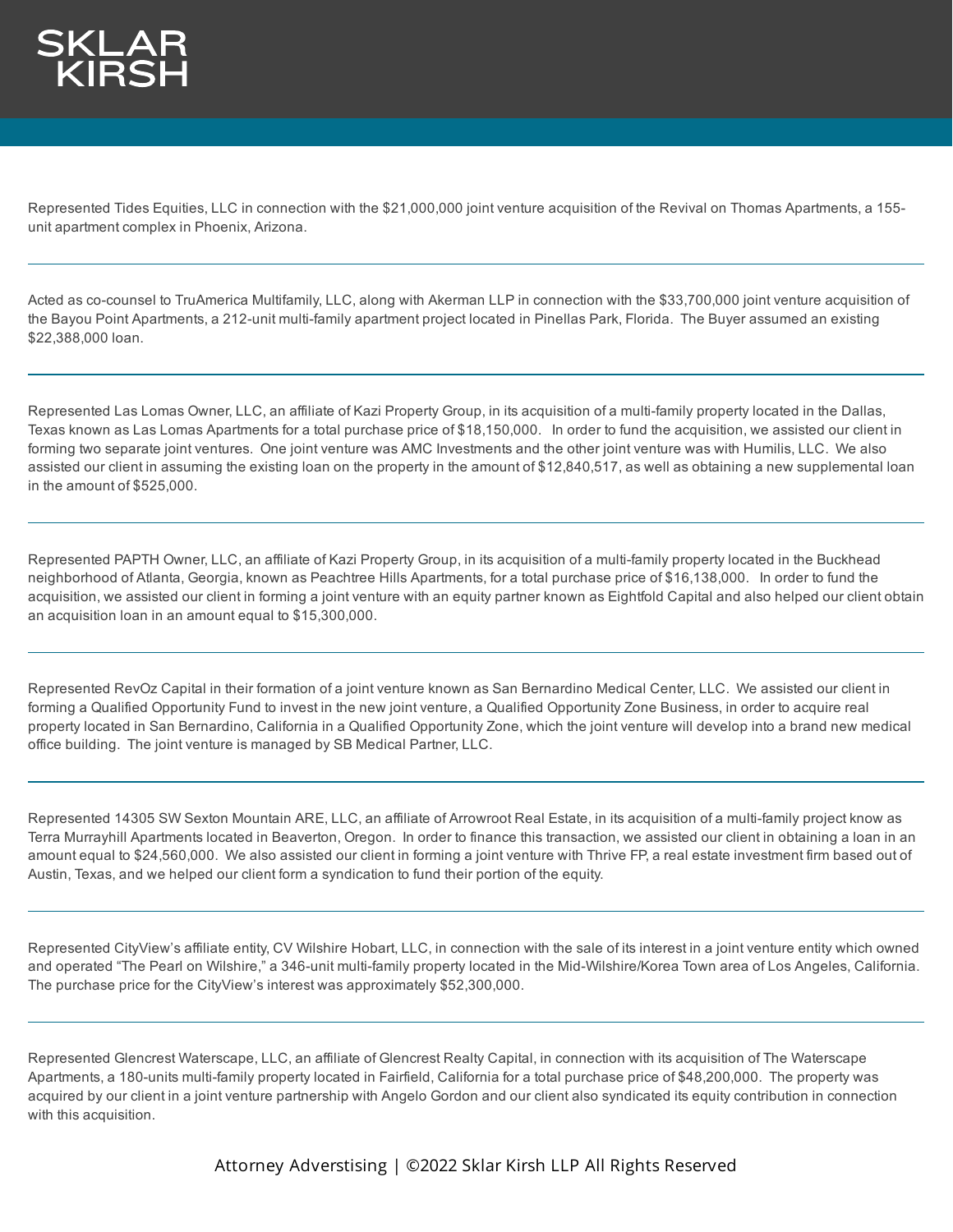Represented BCH 3001 LP, an affiliate of Turnstone Capital Management Group, in its acquisition of a multi-family residential project know as Bellum Manor Apartments located in Phoenix, Arizona for a total purchase price of \$19,800,000. In order to fund the acquisition, we assisted our client in forming a joint venture and in obtaining a loan in the amount of \$18,896,655. Our client's portion of the equity in the joint venture was sourced through a syndication fund that we also helped them form for this transaction.

Represented Tides Equities, LLC in connection with the \$72,500,000 joint venture acquisition of the Alvista Terrace Apartments, a 366-unit apartment community in Colton, California.

Represented Pembrook Capital Management in connection with a preferred equity investment in a joint venture with GZ Portfolio V, LLC. The joint venture formed a limited liability company to acquire a portfolio of four apartment buildings located in Los Angeles, CA and Panorama City, CA. CIT provided the senior loan for the acquisition of each of the properties, with the loan totaling \$4,480,000.

Represented 222 West Sixth Street, LLC, an affiliate of Harbor Associates, LLC, in their acquisition of an office building located in San Pedro, California for a purchase price of \$36,000,000, as well as in connection with a \$33,670,000 loan.

Represented GFO Echo, LLC, an affiliate of Gupta Family Office (formerly Redbridge Capital, LLC) in connection with a joint venture with Arden Qualified Opportunity Zone, L.P. (an affiliate of the Arden Group) formed for the construction of a \$66,000,000 student housing project near UNLV in Las Vegas, Nevada.

Represented Tides Equities, LLC in connection with the \$24,000,000 joint venture acquisition of the Sterling on 28th Apartments, a 224-unit apartment complex in Phoenix, Arizona.

Represented Tides Equities, LLC in connection with the \$56,700,000 joint venture acquisition of The Park at Deer Valley, a 436-unit apartment community located in Phoenix, Arizona.

Represented CS 910 LP, an affiliate of Turnstone Acquisitions LP, in its acquisition of a multi-family property located in Houston, Texas known as Portofino Landing Apartments for a purchase price of \$28,072,000. We also assisted our client in the formation of their limited partnership with their joint venture partner and assisted in their acquisition of a loan in the amount of \$23,350,000.

Represented 3708 NE Owner LLC, an affiliate of Vista Investment Group, LLC, in its acquisition of a 387-unit multi-family residential project known as Green Leaf River Pointe Apartments located in Vancouver, Washington for a total purchase price of \$68,800,000. Our client acquired the property as a joint venture with Goldman Sachs & Co. LLC. To acquire the property our client obtained a loan in the amount of \$53,435,000.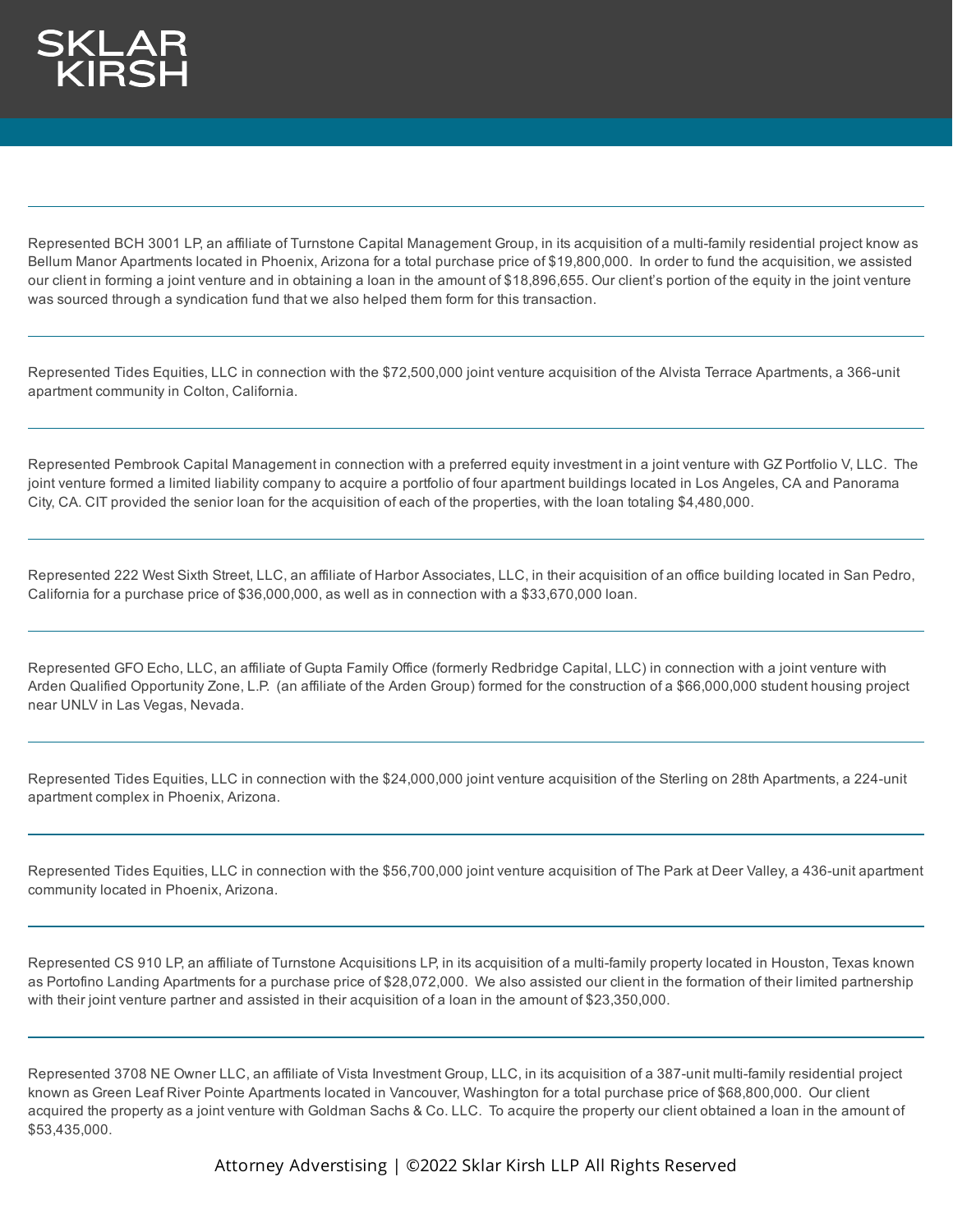Represented 5008 Hazeltine Associates LLC and 5060 Hazeltine Associates LLC, affiliates of NextGen Apartments LLC, in their acquisition of two multi-family residential properties located in the Sherman Oaks area of Los Angeles for a total purchase price of \$10,925,000. Our client acquired the properties as a joint venture with Hanover Financial LLC. Additionally, we assisted the buyers in obtaining a loan to acquire the properties in the amount of \$9,205,000.

Represented Tides Equities, LLC in connection with the \$39,750,000 joint venture acquisition of the Modern on the Rail Apartments, a 488 unit apartment complex in Phoenix, Arizona.

Represented an affiliate of Redwood-Kairos Real Estate Value Fund VI, LLP, the equity partner in a joint venture with Knightvest Capital to purchase a 252-unit multi-family residential property in Conroe, Texas known as Regency at Woodland Townhomes. The purchase was funded in part by a \$31,314,000 loan.

Represented an affiliate of Redwood-Kairos Real Estate Value Fund VI, LLP, the equity partner in a joint venture with Knightvest Capital to purchase a 384-unit multi-family residential property in Conroe, Texas known as Foundations at Woodland Apartments. The purchase was funded in part by a \$36,959,000 loan.

Represented an affiliate of the Panda Family Office in its equity investment for the acquisition of a 7-property select service hotel portfolio located across 5 states for a total purchase price of \$92,000,000.

Represented Shopoff Realty Investments in connection with the acquisition of a single tenant office building located at 4100 S. Stream Boulevard, Charlotte, North Carolina. The acquisition was done in the form of a syndicated TIC structure consisting of four tenant's in common (three of which are subsidiaries of Shopoff). The acquisition was funded in party by a \$14,300,000 loan.

Represented Tides Equities, LLC in connection with its \$31,300,000 joint venture acquisition of a 227-unit apartment community known as The Standard Apartments, located in Tempe, Arizona.

Represented Kazi Property Group in its acquisition of the Desert Peaks Apartments located in El Paso, Texas for a purchase price of \$6,250,000. The acquisition was a joint venture with Realty Mogul. The transaction also included the formation of a syndication for our client's member entity in the joint venture, and an acquisition loan in the amount of \$6,212,500.

Represented Tides Equities, LLC in connection with the \$27,500,000 joint venture acquisition of the Arbors at 5th Apartments, a 197-unit apartment complex in Tempe, Arizona.

Attorney Adverstising | ©2022 Sklar Kirsh LLP All Rights Reserved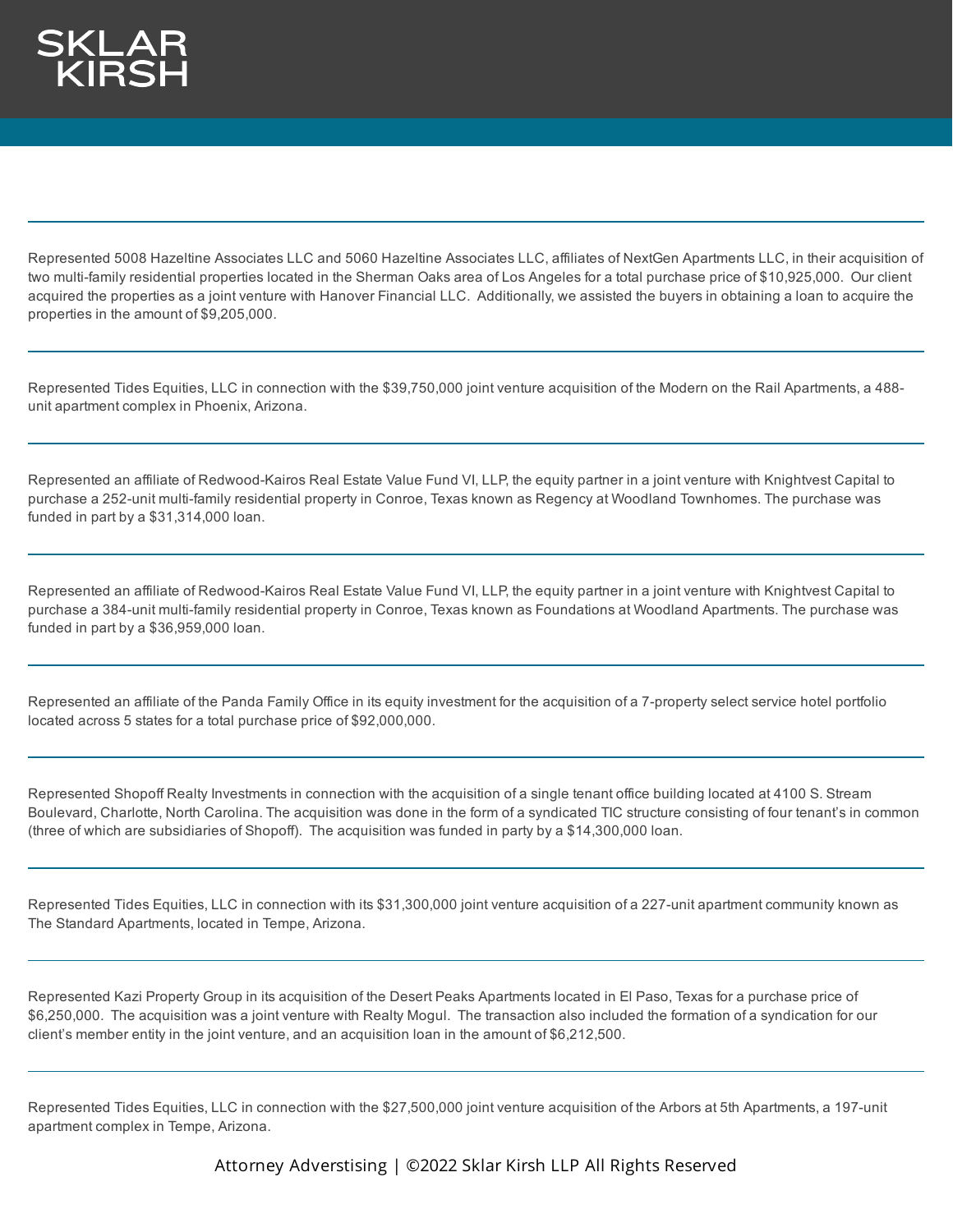Represented Tides Equities, LLC in connection with its \$26,600,000 joint venture acquisition of a 181-unit apartment community known as The Solstice Apartments, located in Phoenix, Arizona.

Represented Kazi Property Group in its acquisition of an apartment complex located in College Park, Georgia known as Alexandria Landing Apartments for a purchase price of \$19,650,480. The acquisition was a joint venture with Eightfold Capital. The transaction also included the formation of a syndication for our client's member entity in the joint venture, and an acquisition loan in the amount of \$20,750,000.

Represented Mosaic Real Estate Investors, LLC ("Mosaic") in connection with a \$29,000,000 hybrid preferred equity investment in Mosaic Aetna Springs Resorts JV, LLC, a joint venture between Mosaic and Alchemy Resorts, LLC, for the purpose of a 3,520 acre luxury resort property in Napa County, California, which is comprised of an 80 key resort village, 44 residential properties, multiple vineyards and a 9-hole golf course.

Represented Tides Equities, LLC in connection with the \$55,500,000 joint venture acquisition of the Davenport Apartments, a 442-unit apartment complex in Tempe, AZ.

Represented Harbor Associates in connection with the \$28,000,000 joint venture acquisition of 700 N. Central, a 136,015 square foot Class-B office building located in Glendale, California.

Represented Harbor Associates in connection with the \$29,250,000 joint venture acquisition of the Capitol Center, a 156,293 square foot mixed use property located in Denver, Colorado.

Represented Tides Equities, LLC in connection with the \$19,000,000 joint venture acquisition of the Cabana Apartments, a 167-unit apartment complex in Tempe, Arizona.

Represented Vista Investment Group ("Vista") in connection with the \$27,480,000 acquisition of Seville Plaza – a 140,060 square foot office complex located in San Diego, California. Vista entered into a joint venture with Acre Valley Real Estate ("AVRE").

Represented New Standard Equities in the acquisition (via a joint venture with Kairos Investment Management Company) of a 120-unit garden-style apartment complex located in Concord, California for \$36,000,000 and the \$28,730,000 acquisition loan with respect to such purchase.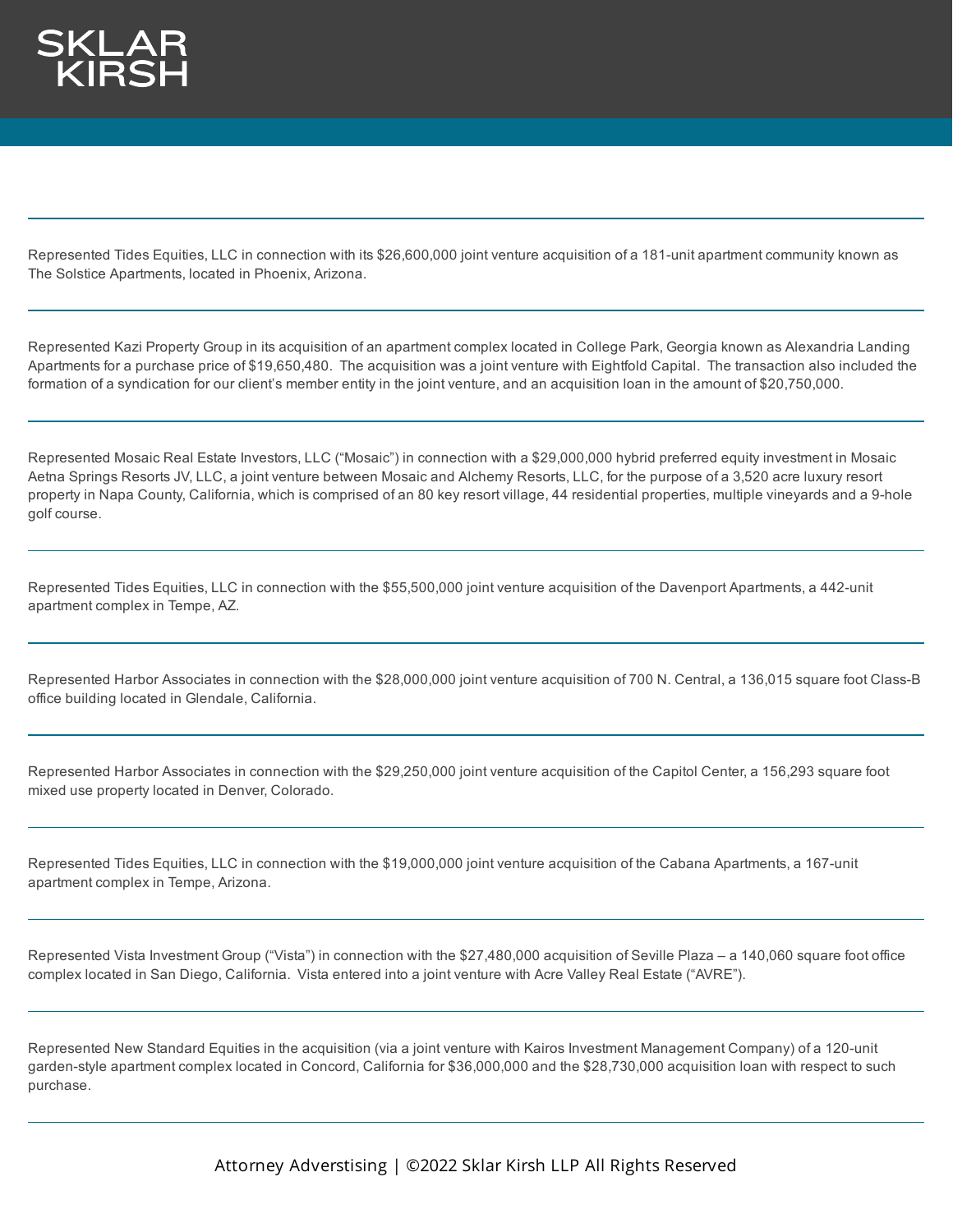Represented New Standard Equities in the acquisition (via a joint venture with Kairos Investment Management Company) of a 143-unit apartment complex located in San Jose, California for \$61,500,000 and the \$29,907,330 acquisition loan with respect to such purchase.

Represented Kairos Investment Management Company as a preferred equity investor in connection with its \$6,500,000 preferred equity investment in Lantern Massandra JV, LLC, a joint venture formed with JoCo Partners and the ValCap Group, as sponsors, for the acquisition of a \$37,000,000.00 multifamily housing apartment project containing 310 dwelling units and located in City of Austin, County of Williamson, and State of Texas, which is commonly known as Westwood Apartments and Audubon Square. Acquired funding in the amount of \$29,907,330.

Represented BLVD Partners in a joint venture with a high-net worth family office in connection with the acquisition and redevelopment of a mixed-use, multi-family/retail complex in the Arts District area of Downtown Los Angeles, California.

Represented an affiliate of Vista Investment Group, LLC in connection with a joint venture with an affiliate of PIMCO Investment Management Co LLC, and we represented the joint venture in the acquisition of the Vasona Technology Park located in Campbell, California for \$113,300,000.

Represented an affiliate of M West Holdings, LLC in connection with the acquisition of NoHo Lofts, a 292-unit multi-family apartment complex located in North Hollywood's Arts District from Redrock Noho Residential LLC for \$102,500,000.

Represented Beverly Pacific in connection with joint venture with Redwood Urban for the acquisition of the Jefferson at Hollywood complex for \$132,500,000 comprising of 270 luxury apartments and 8,850 square feet of retail and restaurant space.

Represented The Bascom Group, as sponsor's joint venture counsel, in connection with the acquisition of a 406-unit multifamily project located in the city of Santa Ana, CA, with a purchase price of \$94,000,000.

Represented an affiliate of Harbor Associates, LLC, in connection with the acquisition, financing and sale leaseback of an office building located in Los Angeles, CA from Spanish Broadcasting System, Inc., for \$14,700,000. We also represented Harbor Associates, LLC in connection with a joint venture between Harbor Associates and Stockbridge Capital Group LLC. The acquisition and post-acquisition capital improvements were financed by CopperPoint Mutual Insurance Company.

Represented a national investment group in connection with its acquisition of an approximately 165-unit multi-residential property Vancouver, Washington, at a purchase price of approximately \$27,000,000.